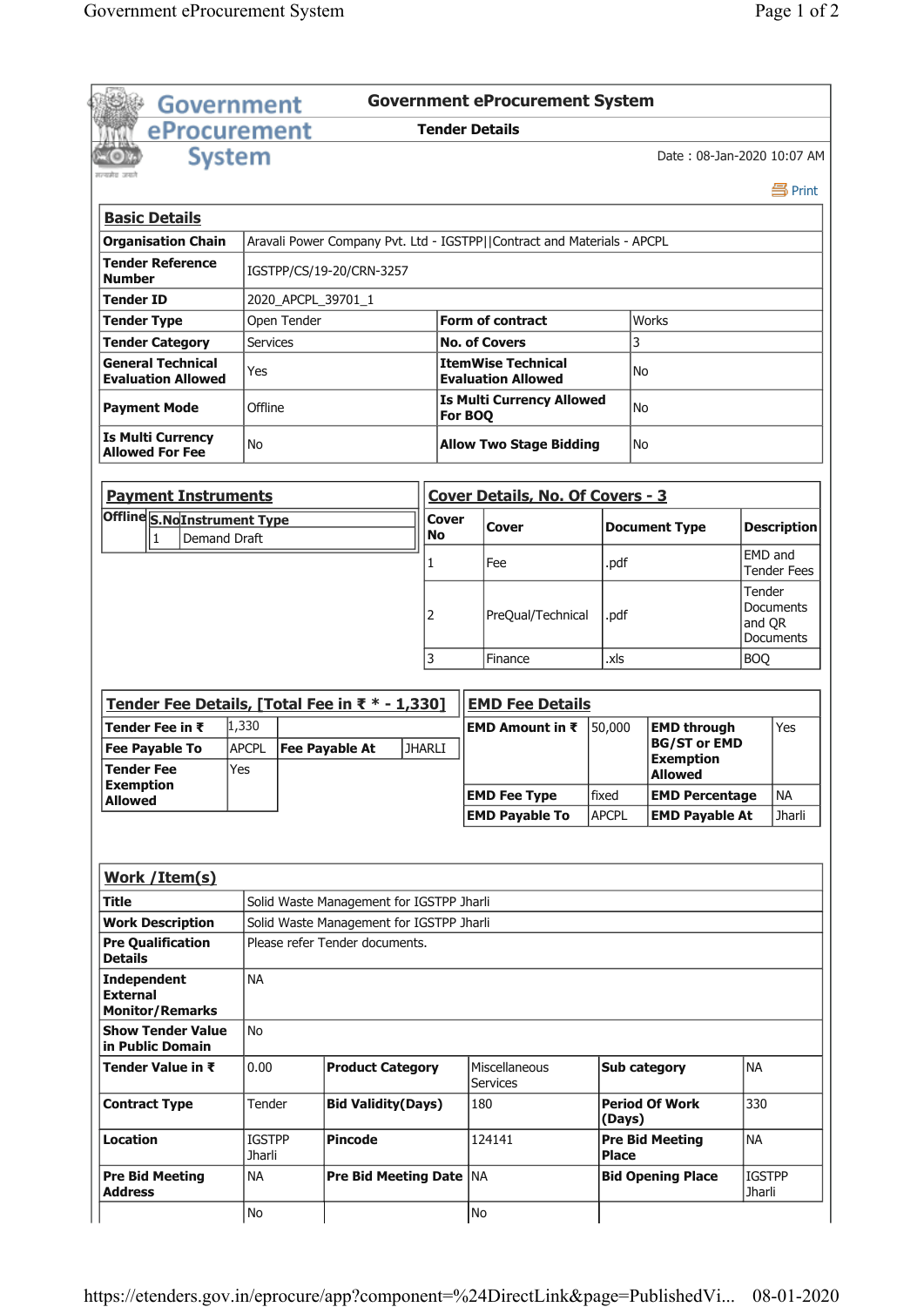| <b>Should Allow NDA</b><br><b>Tender</b>      | <b>Allow Preferential</b><br><b>Bidder</b> |                                             |                       |
|-----------------------------------------------|--------------------------------------------|---------------------------------------------|-----------------------|
| <b>Critical Dates</b>                         |                                            |                                             |                       |
| <b>Publish Date</b>                           | 08-Jan-2020 09:00 AM                       | <b>Bid Opening Date</b>                     | 28-Jan-2020 03:00 PM  |
| Document Download / Sale<br><b>Start Date</b> | l08-Jan-2020 09:00 AM                      | Document Download / Sale End<br><b>Date</b> | 127-Jan-2020 03:00 PM |
| <b>Clarification Start Date</b>               | <b>INA</b>                                 | <b>Clarification End Date</b>               | <b>NA</b>             |
| <b>Bid Submission Start Date</b>              | l08-Jan-2020 09:00 AM                      | <b>Bid Submission End Date</b>              | 127-Jan-2020 03:00 PM |

| Tender Documents              |  |                    |                     |                          |  |
|-------------------------------|--|--------------------|---------------------|--------------------------|--|
| <b>NIT</b><br><b>Document</b> |  | S.No Document Name | <b>Description</b>  | Document<br>Size (in KB) |  |
|                               |  | Tendernotice_1.pdf |                     |                          |  |
|                               |  | Tendernotice 2.pdf | <b>Abridged NIT</b> | 465.78                   |  |
|                               |  |                    |                     |                          |  |

| <b>Work Item</b><br><b>Documents</b> | <b>S.No Document Type</b>   | <b>Document Name</b>    | <b>Description</b>            | <b>Document</b><br>Size (in KB) |
|--------------------------------------|-----------------------------|-------------------------|-------------------------------|---------------------------------|
|                                      | <b>Additional Documents</b> | GCC.pdf                 | <b>GCC</b> contracts          | 5185.00                         |
|                                      | <b>Additional Documents</b> | AmendmentGCC.pdf        | Contracts Amendment in<br>GCC | 10457.33                        |
|                                      | <b>Additional Documents</b> | banningpolicy.pdf       | Banning policy                | 602.93                          |
|                                      | <b>Additional Documents</b> | Standardformformats.pdf | Standard forms and<br>formats | 430.43                          |
|                                      | Tender Documents            | ITB3257.pdf             | ITB                           | 719.85                          |
|                                      | Tender Documents            | SoW.pdf                 | SoW                           | 5295.87                         |
|                                      | <b>BOO</b>                  | BOQ 42638.xls           | <b>BOO</b>                    | 324.50                          |
|                                      | <b>Additional Documents</b> | amendmenttoGCC.pdf      | Amendment to GCC              | 42.63                           |

| ,<br>- | Е. |  |
|--------|----|--|
|        |    |  |

| S.No | Particulars                                 | <b>Expected Value</b> | <b>Mandatory</b> |  |  |
|------|---------------------------------------------|-----------------------|------------------|--|--|
| 1.0  | General technical criteria                  |                       | Yes              |  |  |
| 1.01 | Acceptance and Compliance to bid Provisions | Yes                   | Yes              |  |  |
| 1.02 | Declaration in banning policy 02            | Yes                   | Yes              |  |  |
| 1.03 | Declaration in banning policy 03            | Yes                   | Yes              |  |  |
| 1.04 | Declaration in banning policy 04            | Yes                   | Yes              |  |  |
| 1.05 | Declaration in banning policy 1             | Yes                   | Yes              |  |  |
| 1.06 | Fraud prevention policy declaration         | Yes                   | Yes              |  |  |
| 1.07 | Nil Deviation                               | Yes                   | Yes              |  |  |
| 1.08 | <b>Price Variations</b>                     | Yes                   | Yes              |  |  |
| 1.09 | Technical Suitability of bid                | Yes                   | Yes              |  |  |
| 1.1  | Validity of bid                             | Yes                   | Yes              |  |  |

# Bid Openers List

| <b>S.No</b> | Bid Opener Login Id      | <b>Bid Opener Name</b> | Certificate Name      |
|-------------|--------------------------|------------------------|-----------------------|
|             | lankitjain@apcpl.co.in   | Ankit Jain             | ANKIT JAIN            |
| 12.         | lajaykukreti@apcpl.co.in | Ajay Parkash           | AJAY KUKRETI          |
| ß.          | deepakrelhan@ntpc.co.in  | Deepak Relhan          | <b>IDEEPAK RELHAN</b> |
| 4           | vijayverma01@ntpc.co.in  | Vijay Verma            | <b>VIJAY VERMA</b>    |
|             |                          |                        |                       |

| <b>Tender Inviting Authority</b> |                          |  |  |  |  |  |
|----------------------------------|--------------------------|--|--|--|--|--|
| <b>Name</b>                      | GM Contract and Material |  |  |  |  |  |
| <b>Address</b>                   | lIGSTPP Jharli           |  |  |  |  |  |
|                                  | Tender Creator Details   |  |  |  |  |  |

| <b>Created By</b>   | Vijay Verma           |
|---------------------|-----------------------|
| Designation         | Senior Manager        |
| <b>Created Date</b> | 107-Jan-2020 12:47 PM |
|                     |                       |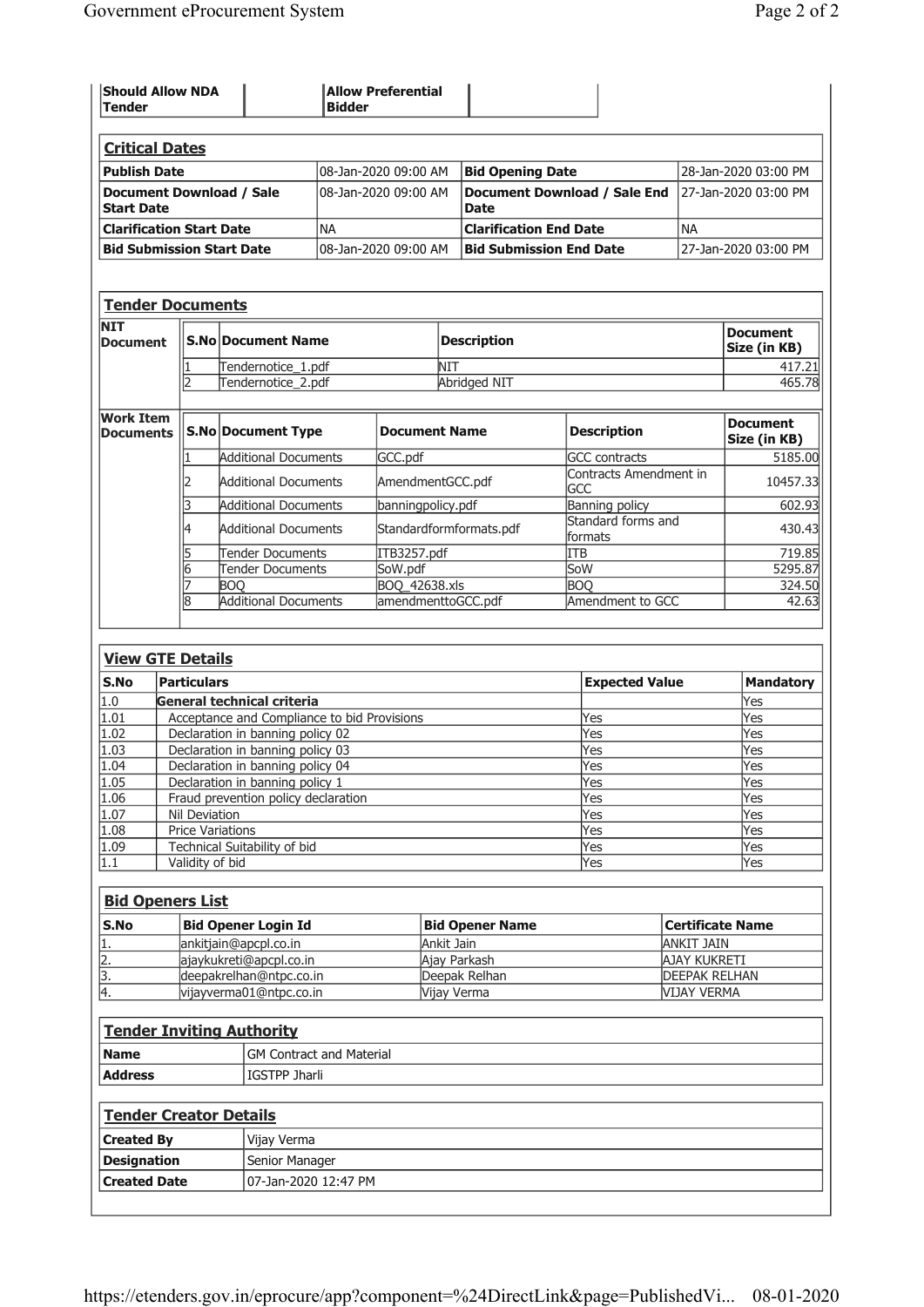

(INDIRA GANDHI SUPER THERMAL POWER PROJECT, JHAJJAR) (CONTRACTS & MATERIALS DEPARTMENT)

Ref. No. IGSTPP/CS/19-20/CRN-3257 Package No. CRN-3257

| Project Name                      | Indira Gandhi Super Thermal Power Project Jharli,<br>Jhajjar. |  |  |  |
|-----------------------------------|---------------------------------------------------------------|--|--|--|
| NIT Ref. No.                      | Ref. No. IGSTPP/CS/19-20/CRN-3257                             |  |  |  |
| Date of NIT Issue                 | 07/01/2020                                                    |  |  |  |
| Package No.                       | <b>CRN-3257</b>                                               |  |  |  |
| Short Description of NIT          | "Solid Waste Management" for IGSTPP- Jharli.                  |  |  |  |
| Document Sale start               | 08/01/2020                                                    |  |  |  |
| Source of NIT                     | Domestic Competitive Bidding (DCB)                            |  |  |  |
| Bid submission end date           | $27/01/2020$ (up to 3:00 PM)                                  |  |  |  |
| Bid opening Date (Technical)      | 28/01/2020 (at 3:00 PM)                                       |  |  |  |
| Package In charge's mail ID       | vijayverma01@ntpc.co.in                                       |  |  |  |
| Alternative Coordinator's mail ID | mohanlal@ntpc.co.in                                           |  |  |  |

# Mandatory Information

Note: Bid documents shall be downloaded from our e-tendering portal https://etenders.gov.in/eprocure/app. The tender cost of Rs. 1330.00 shall be paid separately along with EMD of Rs. 50,000.00. It is to be noted that the tender cost & EMD shall be submitted in the form of DD, in favour of "APCPL", payable at Jharli / Bahadurgarh. The tender cost and EMD shall reach to APCPL in original before Technical bid opening.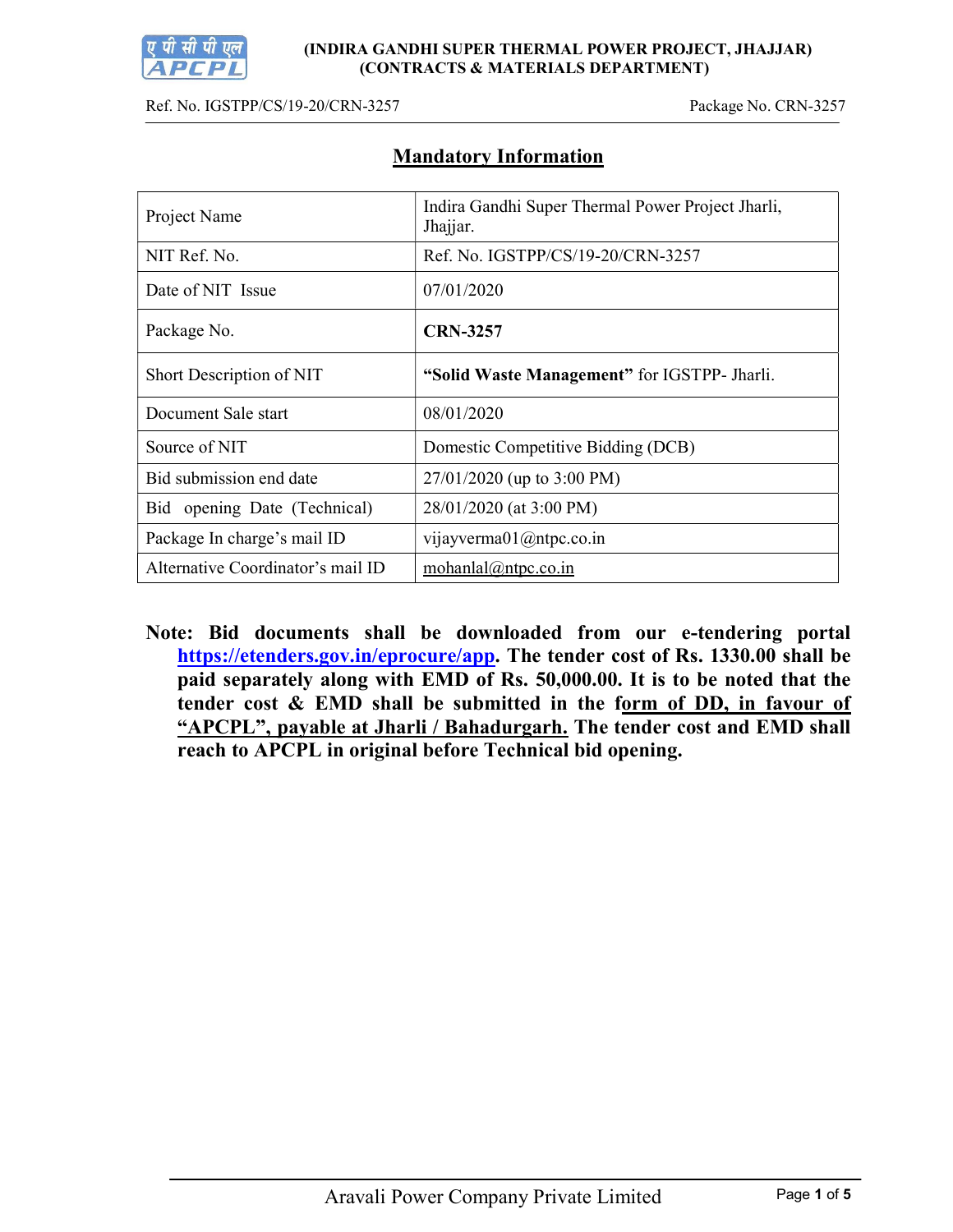

#### (INDIRA GANDHI SUPER THERMAL POWER PROJECT, JHAJJAR) (CONTRACTS & MATERIALS DEPARTMENT)

#### Ref. No. IGSTPP/CS/19-20/CRN-3257 Package No. CRN-3257

APCPL invites sealed bids for its INDIRA GANDHI SUPER THERMAL POWER PROJECT (IGSTPP), JHAJJAR from reputed contractors/agencies who fulfill the Qualifying Requirements stipulated below, for the following Package:

#### Table - A

| SI.<br>No. | <b>Description</b>                               | Package<br>No.      | Est.<br>Value<br>(Rs.<br>Lacs) | <b>Cost of Bid</b><br>Document<br><b>EMD</b><br>(in<br><b>Rupees</b> ) | <b>Bid</b><br>Submission<br>End date/<br><b>Technical</b><br><b>Bid Opening</b><br>Date | Completion<br><b>Period</b> |
|------------|--------------------------------------------------|---------------------|--------------------------------|------------------------------------------------------------------------|-----------------------------------------------------------------------------------------|-----------------------------|
| 01         | "Solid Waste Management"<br>for IGSTPP - Jharli. | <b>CRN-</b><br>3257 | Rs. 22.73<br>Lakhs             | Rs. 1330/-<br>50,000.00                                                | 27/01/2020<br>(3:00PM) /<br>28/01/2020<br>$(3:00 \text{ PM})$                           | 11 months                   |

- NOTE: I. The bid documents shall be on sale from 08/01/2020 (09:00 Hrs) to 27/01/2020 (15:00 Hrs) and Bid should be submitted up to 15:00 Hrs. on 27/01/2020 and Technical bid shall be opened on 28/01/2020 at 15.00 Hrs.
	- II. Cost of Tender documents shall be in the form DD payable at Jharli / Bahadurgarh, in favour of "APCPL". It is to be noted that the tender cost shall be strictly be submitted in the form of DD, in favour of "APCPL", payable at Jharli / Bahadurgarh

## PART- I: QUALIFYING REQUIRMENT

#### 1.0 Technical Criteria:

- a) The agency should have experience of having successfully executed/completed the work of operation of Solid Waste Management work in any PSU/ NTPC/ State Electricity Boards/ Govt./ Pvt. Companies/ Institutions during last 7 years ending last day of the month previous to bid opening date, with either of the following executed values :
	- i. One executed work costing not less than Rs. 20.21 Lakhs.

OR

ii. Two executed works costing not less than Rs. 12.63 Lakhs each.

OR

iii. Three executed works costing not less than Rs. 10.10 Lakhs each.

#### 2.0 Financial Criteria:

2.1 The average annual turnover of the Bidder in the three preceding financial years, as on the date of technical bid opening shall not be less than Rs. 25.25 Lakhs.

Notes:

- a) Word executed means the bidder should have achieved the progress specified in the QR even if the total contract is not completed/ closed and the same shall be supported by the documentary evidence.
- b) Other income will not be considered in evaluation of turnover.
- c) In case where audited results for the last preceding financial year, is not available, certificate of financial statement from a practicing Chartered Accountant shall also be acceptable.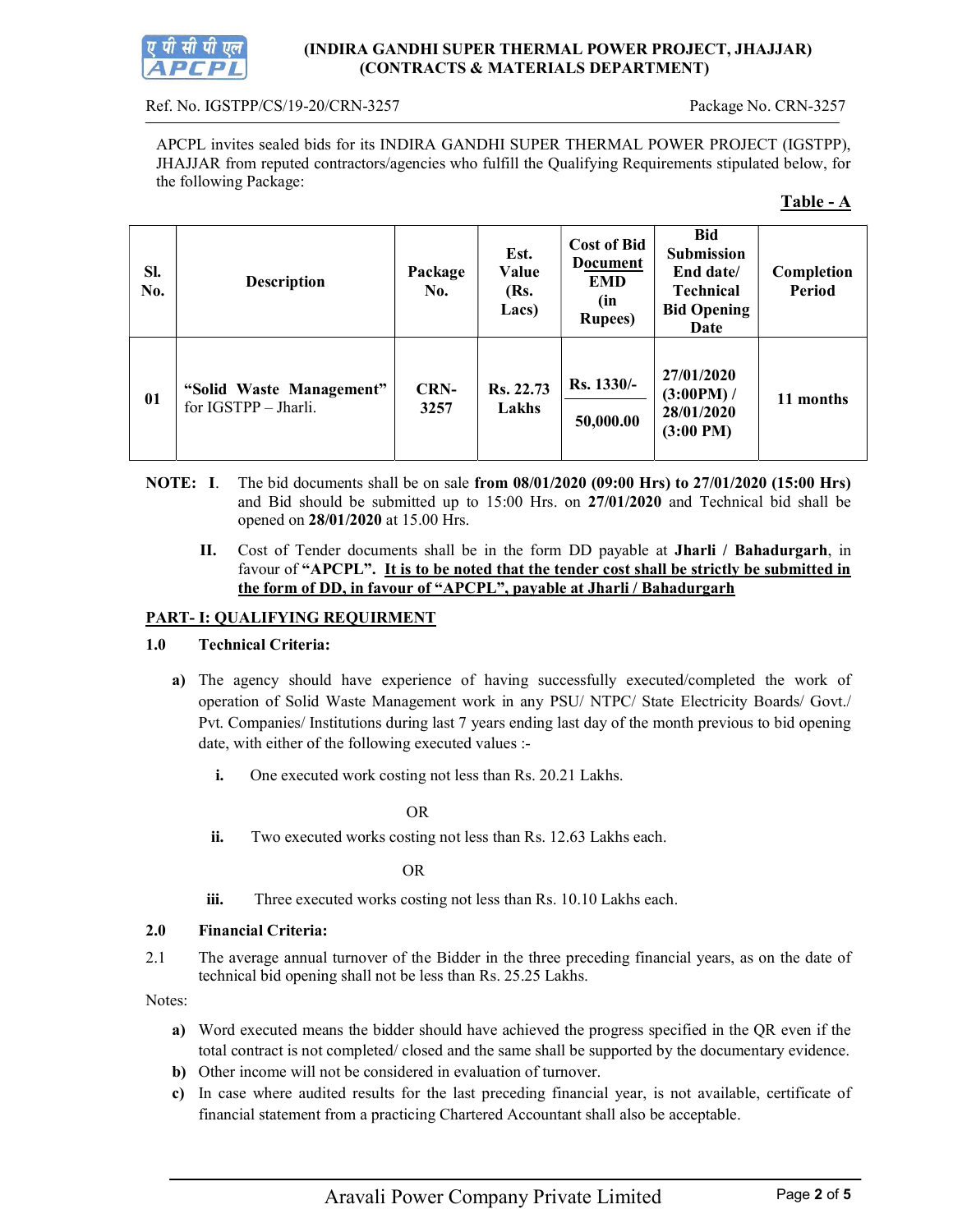

Ref. No. IGSTPP/CS/19-20/CRN-3257 Package No. CRN-3257

# PART-II : GENERAL REQUIREMENTS:

- 1.0 The bidder should have PAN, GST, PF Registration etc. It may be clearly noted that first payment shall be released only after submission of these documents.
- 2.0 Bid documents shall be downloaded from our e-tendering portal https://etenders.gov.in/eprocure/app. The tender cost of Rs. 1330.00 shall be paid separately along with EMD of Rs.  $50,000.00$ . It is to be noted that the tender cost  $\&$  EMD shall be submitted in the form of DD, in favour of "APCPL", payable at Jharli / Bahadurgarh. The tender cost and EMD shall reach us in original before bid opening.
- 3.0 The bids shall submitted up to 3:00 P.M. on bid submission closing date and tender shall be opened at 3:00 PM on due date of bid-opening.
- 4.0 The bids submitted without tender cost and EMD shall not be considered for opening.
- 5.0 Detailed specifications of jobs including scope of work and all terms and conditions of NIT are given in tender documents.
- 6.0 For fulfilling the Qualifying Requirements, intending bidder shall be required to submit/upload (online) the following documents along with their technical bid.
	- a) EMD in prescribed forms.
	- b) Tender Fees
	- b) IT returns filed of last three financial years
	- c) Annual Report (Balance Sheet and Profit & Loss Account) of last three financial years.
	- c) Copies of Work Orders/ Award Letters covering awarded value, detailed scope of work/terms & conditions/ bill of Quantities along with proof of execution/completion certificate as per above Qualifying Requirement. The bidder shall provide the reference list with contact address.
	- d) Firm's documents like Memorandum & Articles of association/ Partnership/ Proprietorship Deed/Certificate of Incorporation etc., with latest changes if any.
	- e) Income Tax Permanent Account Number (PAN), GST Numbers, PF No.

#### 7.0 TENDER SUBMISSION:

7.1 Bids will be submitted/uploaded in 'THREE' separate covers as below:

Cover –I (Fee) shall contain Tender Cost and EMD (Earnest Money Deposit).

Cover- II (Technical bid) shall consist of QR (Qualifying Requirements) documents, Technical offer, PAN No. , GST registrations, PF Registration & any other document asked for in the Tender.

Cover-III(Price bid) shall consist of Price Bid.

Note : All the necessary documents required to meet QR (Qualification requirement) , technical documents etc. shall be submitted by the bidders along with the technical bid. Post Technical Bid opening APCPL may not ask for any further documents and Bidders may not be allowed to provide any new document to meet QR .APCPL reserves the right for technical/QR evaluation on the basis of the documents submitted by the Bidders along with technical bid.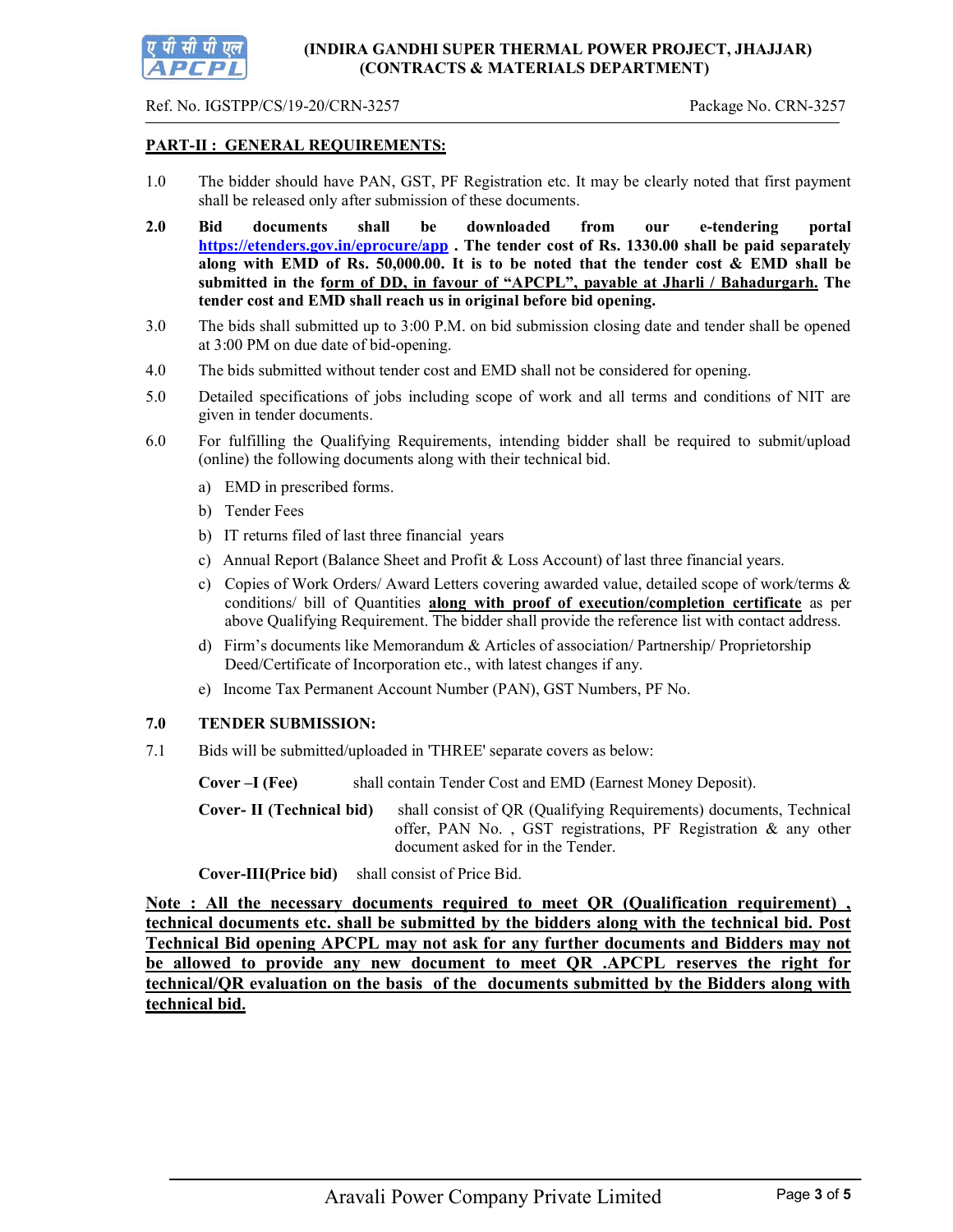#### 8.0 TENDER OPENING

- 8.1 First Part of Opening:
	- A) Cover-I EMD and Tender cost will be opened at 15.00 hours on the day set for opening of technical bid.
	- B) Cover-II QR documents / Technical offer shall be opened on the same day only of the bidders whose EMD and Tender cost are found in order.

#### Note:

- (i) All the supporting documents should be certified / attested by the bidder.
- (ii) In case the bidder fails to submit the documents in support of meeting the qualifying requirements (QR), the offer shall be liable for rejection. Offer of the bidder not fulfilling the QR shall be rejected and their commercial bid shall not be opened.

## 8.2 Second Part of Opening:

Envelope-III: -The commercial bids of only those parties shall be opened who meets Qualifying requirements and specifications. It shall be opened on a fixed date which will be intimated separately to only those parties who qualify in line with the qualifying requirements  $\&$ specifications.

- 9.0 Tenders shall be opened in presence of bidder/s, who may wish to be present.
- 10.0. APCPL reserves the right to assess the capability and capacity of the bidders. Intending parties are advised to visit the APCPL/IGSTPP site to familiarize themselves with nature and quantum of work and site conditions.
- 11.0 Tender papers are not transferable.
- 12.0 The Work executed means the bidder should have achieved the progress specified in the QR even if the total contract is not completed/ closed and the same shall be supported by the documentary evidence
- 13.0 The bidder should either be a company Registered under the Companies Act 1956 or a partnership / proprietorship firm.
- 14.0 If the bid guarantee is in the form of Bank guarantee (BG), the bank should be from the list of banks whose bank guarantee is acceptable to APCPL and should be checked WHETHER THE STAMP PAPER FOR THE BANK GUARANTEE IS PURCHASED IN THE NAME OF THE BID GUARANTEE ISSUING BANK AND THE BANK GUARANTEE SHOULD BE SUBMITTED IN SPECIFIED FORMAT ONLY ALONG WITH BANK GUARANTEE VERIFICATION CHECK LIST. The Bank Guarantee verification check list should have been filled, signed and stamped by the bidder. The format of Bank Guarantee & Bank Guarantee verification check list is available with tender documents.
- 15.0 APCPL reserves the right to extend the date for submission & opening of bids without assigning any reason thereof at its sole discretion.
- 16.0 Notwithstanding anything stated above, the owner reserves the right to assess the bidder`s capability and capacity to perform the contract, should the circumstances warrant such assessment in the overall interest of APCPL Ltd and decision of APCPL in this regard shall be final.
- 17.0 APCPL reserves the right to accept or reject any or all tenders without assigning any reasons thereof. In such Circumstances, EMD only shall be returned without any additional financial liability to APCPL. If the last date of receiving application and date of bid opening coincides with a holiday, the date will be shifted to the next working day.